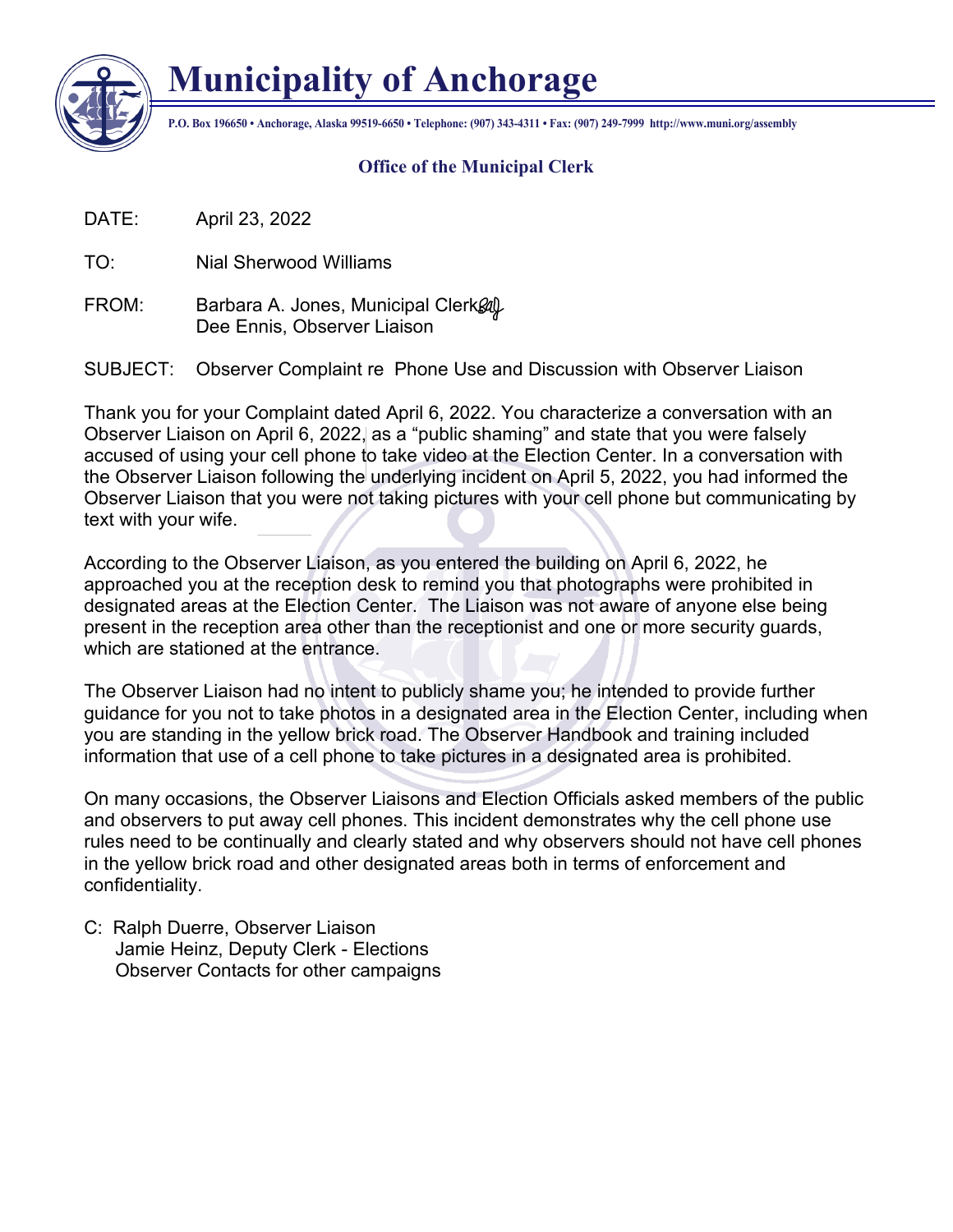Anchorageむミ Municipality of Anchorage April 5, 2022 Regular Municipal Election **Complaint Form** OBSERVER INFORMATION 2022 Date aMG  $1000$ **Printed Name Of Observer** Name Of Candidate Or Organization/Group Representing SPECIFIC INFORMATION REGARDING COMPLAINT, INCLUDING ELECTION OFFICIAL NAME, IF APPLICABLE:  $04/06/2022$ , Upon initial arrival Was publicly falsely accused of<br>sing my phone to take video at<br>ip (reek, This is False, Public shaming **COMPLAINT** This is False, my arrival by Rober 4:23P. M., observer Mic<br>Id by Jamie Heinz, Deit phone in hand SIGNATURES Date Submitted Signature of Observer Signature of Municipal Clerk or Designee Date Received